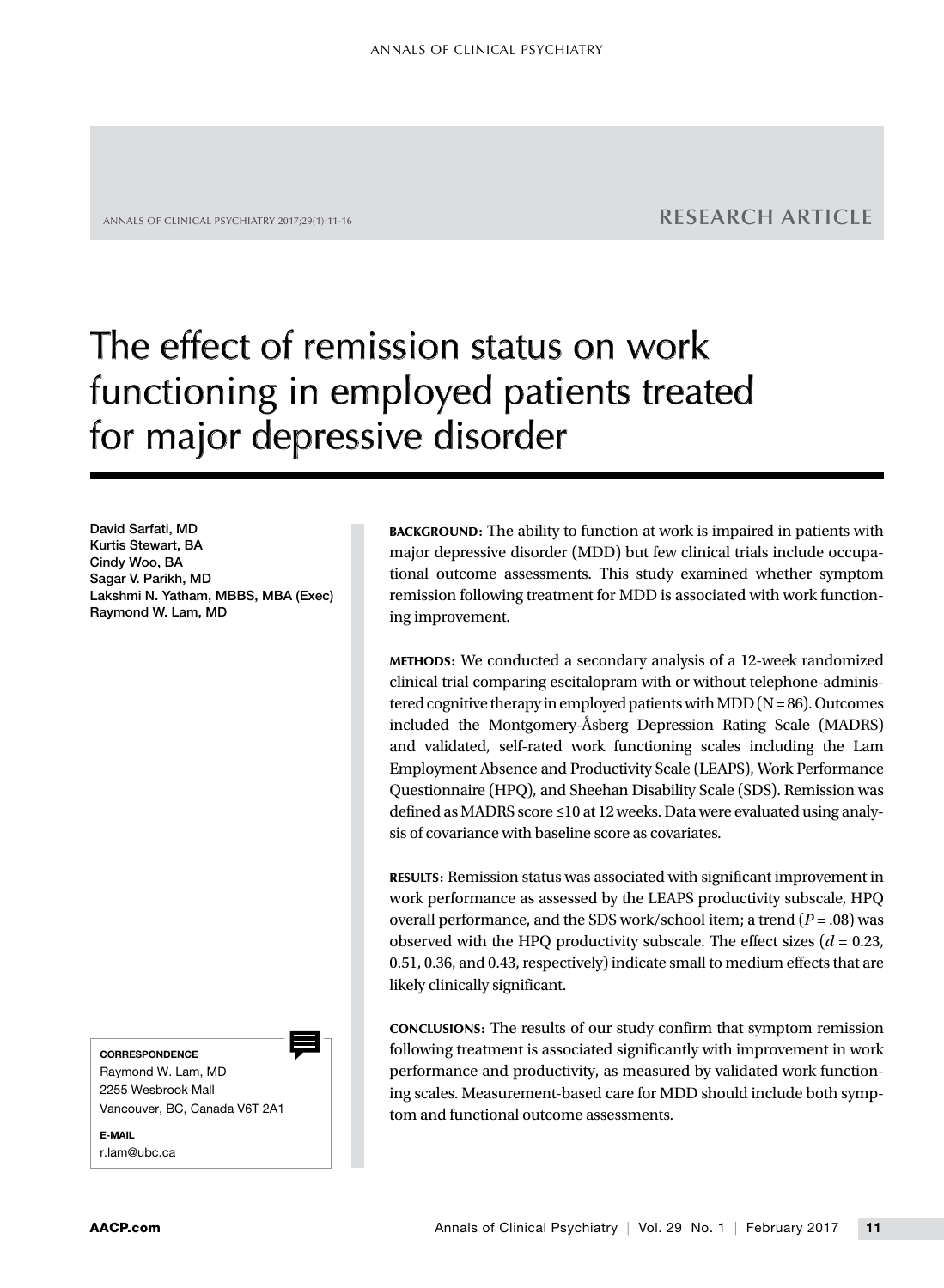# **INTRODUCTION**

The prevalence of major depressive disorder (MDD) is highest among individuals of typical working age (15 to 64).1 Given the physical and cognitive symptoms associated with MDD, it is not surprising that occupational functioning is affected severely by the disorder. MDD is now one of the leading causes of work-related disability and lost work productivity. $2,3$  The costs of depressionrelated absenteeism (time off work) are high, but because community prevalence studies have shown that 7 out of 10 people with MDD still are working while depressed,<sup>4</sup> the impact of "presenteeism," ie, lost productivity while still at work, is much more significant. For example, the average productivity loss due to depression-related presenteeism is estimated at 15.3%, compared with 10.7% due to absenteeism.5 MDD thus has a significant negative impact on workers, employers, and the economy as a whole.

Despite the importance of occupational outcomes in MDD, few clinical studies have examined work functioning or productivity changes in employed patients with MDD. A Cochrane systematic review<sup>6</sup> found only 23 studies looking at sickness absence as an outcome in MDD; only 8 studies used work functioning scales as an outcome measure, and only 2 recruited patients in the workplace. The review found moderate quality evidence that adding a work-directed intervention to clinical treatment diminished the number of days on sick leave compared with clinical treatment alone.<sup>6</sup> and recommended that clinical intervention studies should include work outcomes to increase our knowledge of occupational outcomes in depression. Further, a recent systematic review and meta-analysis examined the effects of newer antidepressants on occupational impairment in MDD and found only 28 randomized controlled trials (RCTs) that included data on occupational outcomes; only 1 trial targeted an employed population.7

The necessity for including work functioning measures in treatment trials is underscored by systematic reviews showing that symptom outcomes often are not correlated with functional outcomes.<sup>8</sup> In a 12-week RCT of employed patients with MDD, we compared the combination of escitalopram and telephone-administered cognitive-behavioral therapy (CBT) with escitalopram alone.9 We found that combined treatment produced superior improvement in work functioning measures, but

no difference in symptom outcomes, including response and remission, compared with escitalopram monotherapy.9 Results such as these highlight the importance of examining both functional and symptom outcomes in treatment trials for MDD.

Remission of symptoms is an important clinical outcome and a target for acute treatment of MDD in most clinical guidelines.10-12 Patients who do not achieve symptom remission have poor outcomes, including higher relapse rates and poorer functional outcomes,<sup>13</sup> including occupational outcomes. For example, patients with MDD in remission were less likely to be on sick leave and had fewer absent work days in the past 3 months, compared with patients in partial remission.<sup>14</sup> However, there are few studies specifically examining work functioning and productivity outcomes in remitted patients following treatment for MDD. Hence, we conducted a secondary analysis of our previous trial to investigate the relationship between remission and work functioning outcomes. We hypothesized that symptom remission following treatment would be a predictor of improved work functioning and productivity in employed patients with MDD, irrespective of treatment condition.

# **METHODS**

This *post hoc* analysis was based on data from a previous study, with details of the study design and methods previously reported.<sup>9</sup> Briefly, inclusion criteria for participants included age 19 to 65; a diagnosis of MDD by DSM-IV criteria; a score of at least 19 on the Montgomery-Åsberg Depression Rating Scale (MADRS, indicating at least moderate severity)<sup>15</sup>; and employed at least 15 hours per week. The main exclusion criteria included being on short or long-term disability; having an organic mental disorder, a psychotic disorder, another primary psychiatric diagnosis, or substance misuse in the past year; treatment resistance in the current depressive episode; or prior use of CBT or escitalopram for depression. Eligible participants received open-label treatment with escitalopram, 10 to 20 mg/d, for the 12-week study period, and were randomized at baseline to receive either telephone-administered CBT or telephone adherencereminder calls (control condition) for 8 weekly sessions. Participants who completed the 12-week study were included in this analysis.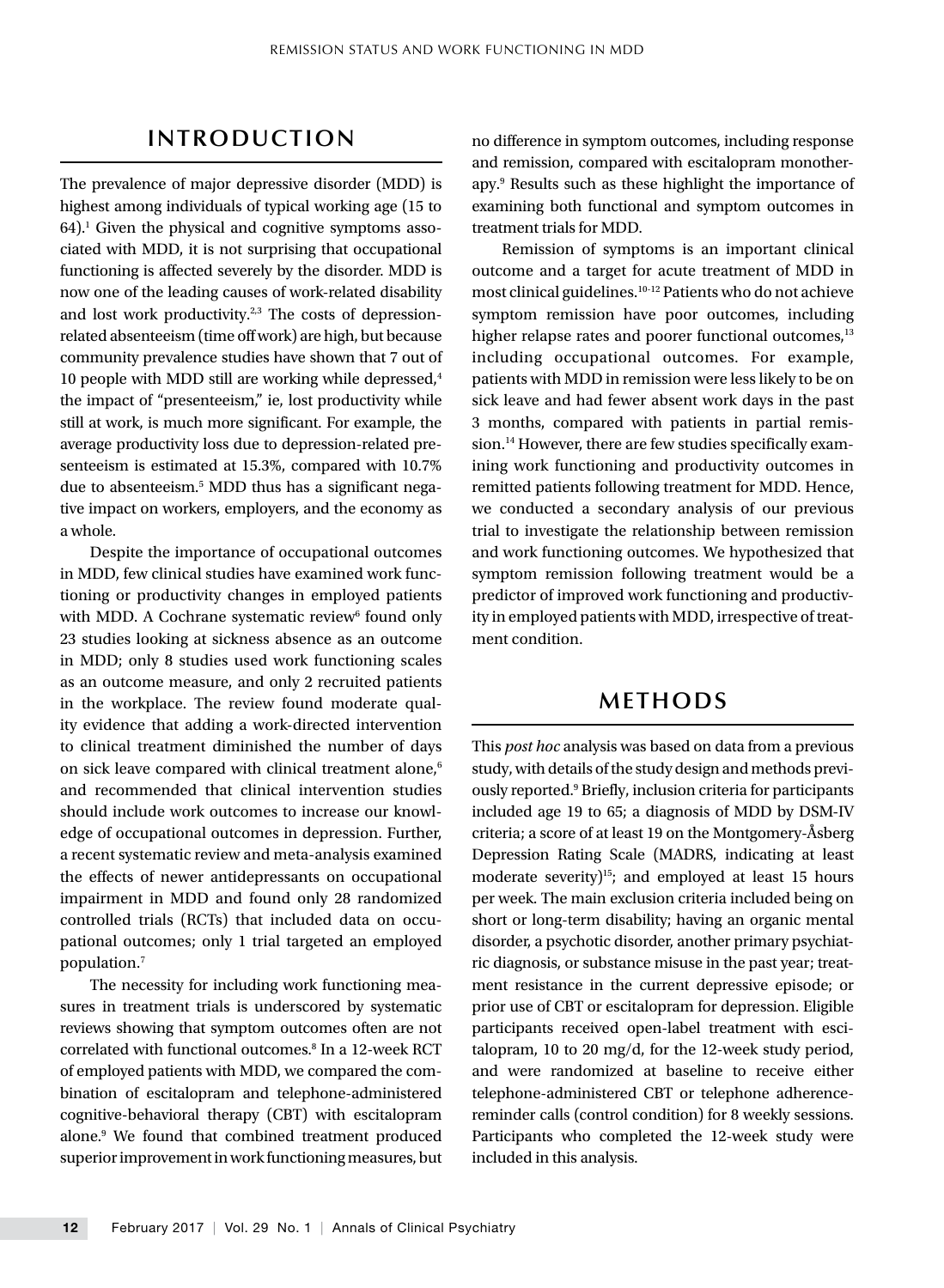|                                     | <b>Remitters</b><br>(MADRS $\leq 10$ )<br>$n = 41$ | <b>Non-remitters</b><br>(MADRS $\geq$ 11)<br>$n = 45$<br>44.8 (9.3) |  |
|-------------------------------------|----------------------------------------------------|---------------------------------------------------------------------|--|
| Age, mean years (SD)                | 41.7 (11.6)                                        |                                                                     |  |
| Marital status, n (%)               |                                                    |                                                                     |  |
| Married, cohabiting                 | 15 (36.5%)                                         | 18 (40%)                                                            |  |
| Separated, divorced, widowed        | 11 (27%)                                           | 17 (38%)                                                            |  |
| Never married                       | 15 (36.5%)                                         | 10 (22%)                                                            |  |
| Sex, n (%)                          |                                                    |                                                                     |  |
| Male                                | 18 (44%)                                           | 19 (42%)                                                            |  |
| Female                              | 23 (56%)                                           | 26 (58%)                                                            |  |
| Single vs recurrent episodes, n (%) |                                                    |                                                                     |  |
| Single episode                      | 18 (44%)                                           | 13 (29%)                                                            |  |
| Recurrent                           | 23 (56%)                                           | 32 (71%)                                                            |  |
| Number of episodes, mean (SD)       | 3.5(8.3)                                           | 3.6(4.9)                                                            |  |
| Baseline scores, mean (SD)          |                                                    |                                                                     |  |
| <b>MADRS</b>                        | 26.2(5.5)                                          | 28.5(4.6)                                                           |  |
| CGI severity                        | 4.2(0.62)                                          | 4.2(0.61)                                                           |  |
| <b>LEAPS Productivity Subscale</b>  | 5.4(2.6)                                           | 6.2(2.1)                                                            |  |
| HPO Performance Item                | 5.5(1.8)                                           | 5.4(1.7)                                                            |  |
| <b>HPQ Productivity Subscale</b>    | 12.1(2.8)                                          | 11.7(2.1)                                                           |  |
| SDS Work/School Item                | 5.4(2.1)                                           | 6.5(2.2)                                                            |  |

| <b>TABLE 1</b>                                                                             |  |
|--------------------------------------------------------------------------------------------|--|
| Baseline clinical and demographic information for remitters and non-remitters ( $N = 86$ ) |  |

CGI: Clinical Global Impression; HPQ: Health and Work Performance Questionnaire; LEAPS: Lam Employment Absence and Productivity Scale; MADRS: Montgomery-Åsberg Depression Rating Scale; SD: standard deviation; SDS: Sheehan Disability Scale.

Symptom and work functioning outcomes were assessed at baseline and end-point. Outcome measures included the MADRS, the Lam Employment Absence and Productivity Scale (LEAPS),<sup>16</sup> the Health and Work Performance Questionnaire (HPQ), $17$  and the Sheehan Disability Scale (SDS).18 Symptom remission was defined as MADRS score ≤10 at 12 weeks. The LEAPS is a selfreport 7-item measure that includes a 3-item productivity subscale with items including doing less work, doing poorer quality work, and making mistakes (score range 0 to 12, higher scores indicate worse productivity). The HPQ is a comprehensive self-report questionnaire that includes an item for overall performance (score range 0 to 10, higher scores indicate better work performance) and a calculated productivity subscale (score range 0 to 37, higher scores indicating better productivity). The SDS is a self-report 3-item scale that includes 1 item assessing impairment at work or school (score range 0 to 10, higher scores indicate greater impairment in work/school functioning).

A series of analyses of covariance (ANCOVA) were conducted to determine predictors of change from baseline to endpoint on each of the LEAPS productivity subscale, HPQ productivity subscale, HPQ performance item, and SDS work/school item. The MADRS remission status and baseline scores on the relevant subscale were used as covariates in each model. For example, when analyzing the change on the LEAPS productivity subscale scores, the baseline score on the LEAPS productivity subscale was used as the covariate. The data are presented as means (standard deviations, SD). All the ANCOVA models met Levene's Test of Equality of Error Variances. Effect sizes were calculated using Cohen's *d*. 19

# **RESULTS**

Ninety nine patients were randomized to treatment and 86 completed the 12-week protocol and were available for analysis. Demographics and baseline symptom and work functioning scores were not significantly different between MADRS remitters (n *=* 41) and non-remitters  $(n = 45)$  (TABLE 1). The mean ages for both groups were,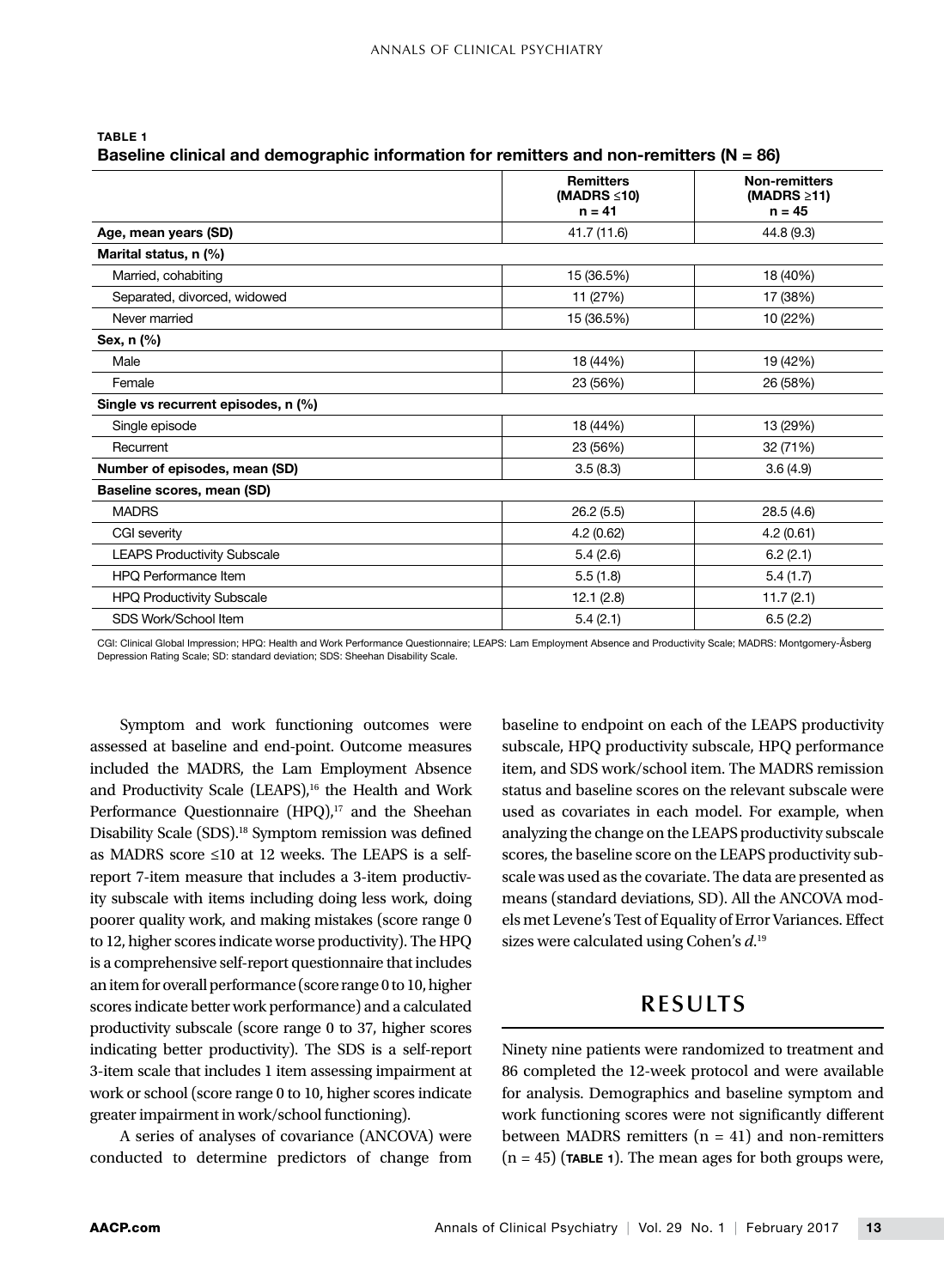respectively, 41.7 and 44.8 years. Sex distribution was similar (56% and 58% female, respectively) and proportion of patients who were married was similar across both groups (36.5% and 40%, respectively). The mean baseline scores on the MADRS and Clinical Global Impression– Severity scale reflected a moderately depressed patient population, with no significant differences based on remission status. Baseline scores in the work functioning scales were also similar for the HPQ performance item, HPQ productivity subscale, SDS work/school item, and LEAPS productivity subscale (TABLE 1).

The overall results of the ANCOVA models are shown in TABLE 2. For the LEAPS productivity subscale, MADRS remission status had significant main effect  $(F = 11.49)$ ,  $P = .001$ , partial  $\eta^2 = 0.12$ ), with the mean change significantly higher in remitters (3.5, SD 2.4) than non-remitters  $(2.9, SD 2.8)$ . The effect size was  $d = 0.23$ . Similarly, for the SDS work/school item, MADRS remission status  $(F = 14.05, P < .001,$  partial  $\eta^2 = 0.15$ ) had a significant main effect. The mean change in score for remitters and non-remitters was 3.5 (2.8) compared with 2.5 (2.8), with an effect size of  $d = 0.36$ .

For the HPQ overall performance item, MADRS remission status ( $F = 6.674$ ,  $P = .01$ , partial η<sup>2</sup> = 0.08) had a significant main effect. The mean change in performance for remitters was  $1.3$  (1.7), compared with 0.48 (1.5) for non-remitters, for an effect size of *d* = 0.51. However, for the HPQ productivity subscale, MADRS remission status did not have a significant main effect  $(F = 3.188, P = .08,$ partial  $\eta^2$  = 0.04). Remitters had a mean change of 3.6 (2.9), and non-remitters 2.4 (2.7), for an effect size of  $d = 0.43$ .

# **DISCUSSION**

The results of our secondary analysis show that symptom remission, as measured by the MADRS, is associated significantly with improvement in work performance and productivity, as assessed by several selfreport work functioning scales, irrespective of the type of treatment. This was most apparent with the HPQ overall performance item, SDS work/school item, and LEAPS productivity subscale. Only the HPQ productivity subscale was not significantly different between remitters and non-remitters. However, given the trend *P* (.08) and effect size of *d =* 0.43, which is similar to the effect sizes of the other work functioning measures that did show significance, this may be a Type II error. A larger sample size with sufficient power may be required to demonstrate significant differences with the HPQ productivity subscale.

There is no consensus on what are clinically meaningful changes on functional outcome measures like the LEAPS, HPQ, or SDS yet. The effect sizes ranged from 0.23 for the LEAPS productivity subscale to 0.51 for the HPQ overall performance, representing small to moderate magnitudes of effect that generally would be considered clinically relevant. For the HPQ overall performance item, patients in symptom remission showed a mean change in score of 1.3, an almost 3-fold mean improvement relative to non-remitters. A previous RCT looking at the impact of telephone screening, outreach, and care management for depressed workers found improvement in the HPQ performance item of 0.8 (intervention group) and 0.7 (usual care group), at 6 months after randomization.<sup>20</sup> Similarly, the significant difference on the SDS work/school item (3.5 vs 2.5 for remitters vs non-remitters) is consistent with prior studies. In a placebo-controlled RCT to assess the efficacy of desvenlafaxine in employed patients with  $MDD<sup>21</sup>$  the SDS Work/School item was improved significantly in the desvenlafaxine-treated group vs the placebo group, with differences of 3.0 and 2.5, respectively, after 12 weeks.

In addition, the mean percent (%) improvement in scores after treatment showed important changes. For the LEAPS productivity subscale and SDS work/school item, remitters improved by 69% and 66%, respectively. By contrast, non-remitters showed improvements of 46% and 38% on the same scales. Considering that clinical response often is defined as a reduction of at least 50% on a given symptom scale, these results suggest that remission status predicts clinically important improvements in work functioning and productivity. For the HPQ productivity item, remitters improved by 23% compared with 9% for non-remitters, an almost 3-fold difference.

Our results are also consistent with other studies examining remission status and functional outcomes. In the large STAR\*D effectiveness study, symptom remission after 12 weeks of citalopram was associated with significant improvement in the Work and Social Adjustment Scale, a measure of functioning at work, social relationships, and home tasks, compared with both patients with partial response and those with no response.<sup>22</sup>

These findings have important implications for clinicians managing patients with MDD. First, our results confirm the importance of symptom remis-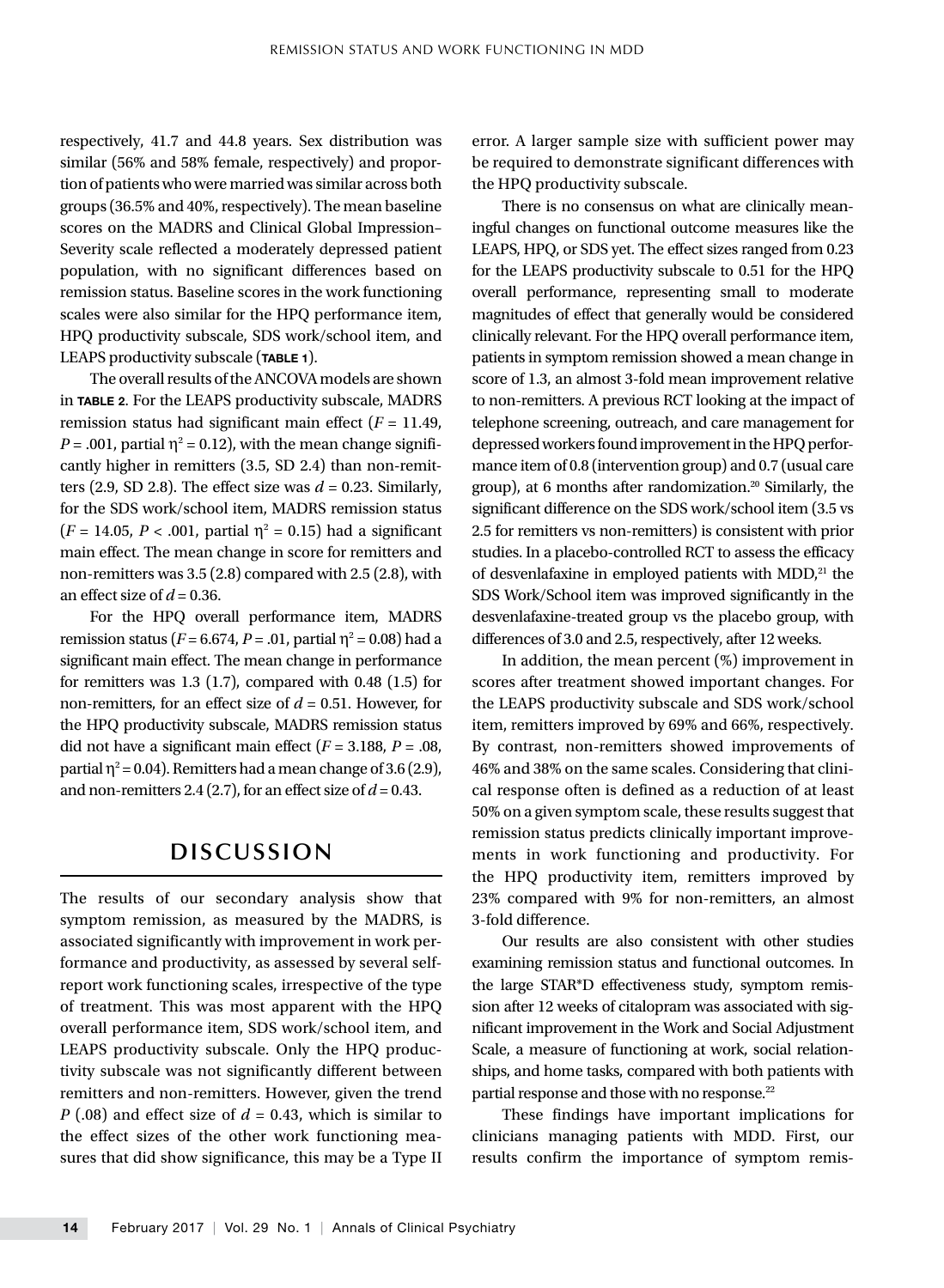|                                    |                  | <b>Remitters</b><br>(MADRS $\leq 10$ ) | <b>Non-remitters</b><br>(MADRS $\geq$ 11) | $\mathbf{P}^{\mathrm{a}}$ |
|------------------------------------|------------------|----------------------------------------|-------------------------------------------|---------------------------|
| <b>LEAPS Productivity subscale</b> | n                | 41                                     | 45                                        |                           |
|                                    | Mean change (SD) | 3.5(2.4)                               | 2.9(2.8)                                  | .001 <sup>a</sup>         |
|                                    | % improvement    | 69%                                    | 46%                                       |                           |
| HPQ Performance item               | n                | 39                                     | 42                                        |                           |
|                                    | Mean change (SD) | 1.3(1.7)                               | 0.48(1.5)                                 | .01a                      |
|                                    | % improvement    | 23%                                    | 9%                                        |                           |
| <b>HPQ Productivity subscale</b>   | n                | 39                                     | 42                                        |                           |
|                                    | Mean change (SD) | 3.6(2.9)                               | 2.4(2.7)                                  | .08 <sup>a</sup>          |
|                                    | % improvement    | 31%                                    | 21%                                       |                           |
| SDS Work/School                    | n                | 41                                     | 43                                        |                           |
|                                    | Mean change (SD) | 3.5(2.8)                               | 2.5(2.8)                                  | < 0.01a                   |
|                                    | % improvement    | 66%                                    | 38%                                       |                           |

## TABLE 2 MADRS remission status and change scores between baseline and week 12 for each work functioning scale

<sup>a</sup>Analyses of covariance (ANCOVA) with baseline scores on the relevant subscale as a covariate.

HPQ: Health and Work Performance Questionnaire; LEAPS: Lam Employment Absence and Productivity Scale; MADRS: Montgomery-Åsberg Depression Rating Scale; SD: standard deviation; SDS: Sheehan Disability Scale.

sion for optimizing functioning, including work functioning. Second, measurement-based care, in which outcome assessment using validated symptom scales is used to guide clinical decisions, has been shown in RCTs to improve clinical outcomes. $23,24$  Given the importance of both symptom and functional out $comes<sub>1</sub><sup>25</sup>$  it is also important to include assessments of work functioning within the clinical evaluation and management of working patients with depression.26 In this context, the HPQ is a comprehensive questionnaire but, at 45 items, is too long and complex for busy clinical settings. However, both the LEAPS and SDS, which can be completed and scored in less than 3 minutes, can be incorporated readily into routine measurement-based care.

Limitations of this study include the *post hoc* analysis, so the results will have to be confirmed with prospective studies. We used self-report work functioning measures that potentially may be biased by negative depressive cognitions. However, the HPQ has been validated in depressed patients against objective measures of productivity.16 Further research will be required to determine the clinical significance of changes in selfreport functional outcome scales and to assess objective measures of work performance. ■

DISCLOSURES: Dr. Parikh has been a consultant to Takeda, Bristol Myers Squibb, and Lundbeck; has had a research contract with Assurex; has equity in Mensante. Dr. Yatham has received honoraria for ad hoc speaking, or advising/consulting or research funds from: AstraZeneca, Bristol-Myers Squibb, Canadian Institutes of Health Research, Canadian Psychiatric Foundation, Eli Lilly, Forest, GlaxoSmithKline, Johnson and Johnson, National Alliance for Research on Schizophrenia and Depression, Novartis, Pfizer, Abbott, Servier, Stanley Foundation, and Wyeth. Dr. Lam has received honoraria for ad hoc speaking or advising/consulting, or received research funds, from Asia-Pacific Economic Cooperation, AstraZeneca, Brain Canada, Bristol-Myers Squibb, Canadian Institutes of Health Research, Canadian Depression Research and Intervention Network, Canadian Network for Mood and Anxiety Treatments, Canadian Psychiatric Association, Coast Capital Savings, Johnson and Johnson, Lundbeck, Lundbeck Institute, Medscape, Pfizer, St. Jude Medical, Takeda, University Health Network Foundation, and Vancouver Coastal Health Research Institute. Dr. Sarfati, Mr. Stewart, and Ms. Woo report no financial relationships with any company whose products are mentioned in this article or with manufacturers of competing products.